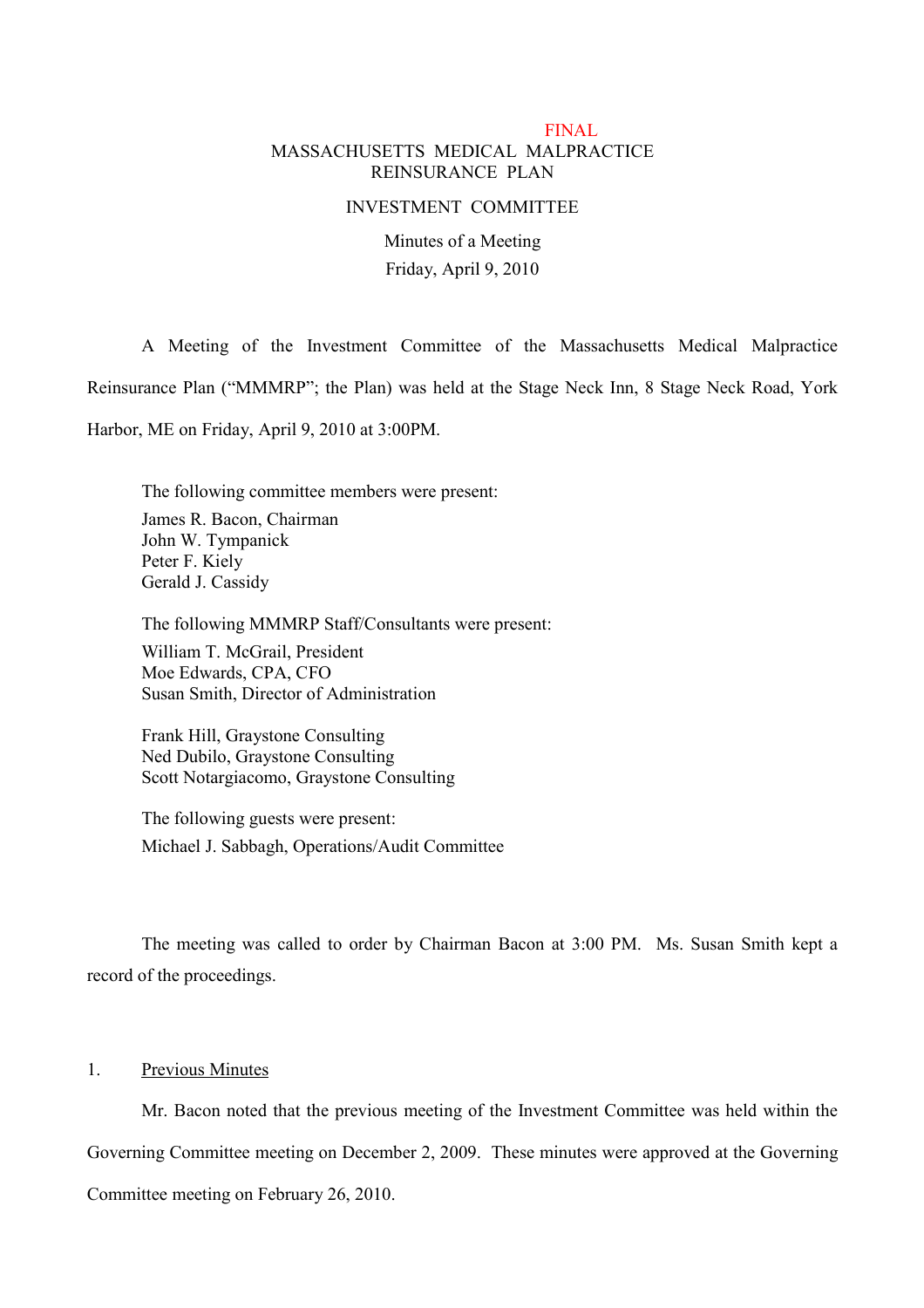#### 2. Income vs. Cash Needs for 2010

Mr. Edwards noted that the \$11M return assessment had been distributed on March 31, 2010. He noted that the money was sourced from the following: \$8M out of Madison Scottsdale (\$3M from Case Reserves and \$5M from IBNR) as well as \$3M from Avidia CDs. When asked, Mr. Edwards noted that it is too early to determine our cash needs since claims are still unknown, and addressed further below.

### 3. Review 2009 Investments and Performance

Mr. Dubilo distributed the presentation booklet for MMMRP dated April 2010, and a copy is included with the minutes. He began with the Guide to the Markets, tab 1, which included topics such as Economic Expansions and Recessions, GDP, Federal Finances, Employment, Corporate Profits, Returns, S&P 500 Index, Investment Style Valuations, Stock Valuations, Equity Returns, the Federal Reserve, Credit Conditions, Corporate Bond Spreads, International Data, World Equity, Gold, and Asset Class Returns.

Mr. Bacon inquired about key drivers, and answers included a low inflationary environment, the Fed still suppressing raising rates, record levels of corporate cash sitting around that will be put to use (i.e. mergers) and stock buy backs. They hope things continue to trend higher, but anything could change, especially if there were to be a large-scale catastrophic event. He added that it is tough to make money in bonds now because rates will likely trend up. It was also noted that equities will likely peaked during the first half of the year and they will probably moderate during the second half of the year, due to job uncertainty and consumer reluctance. The group then discussed various scenarios regarding economic recovery.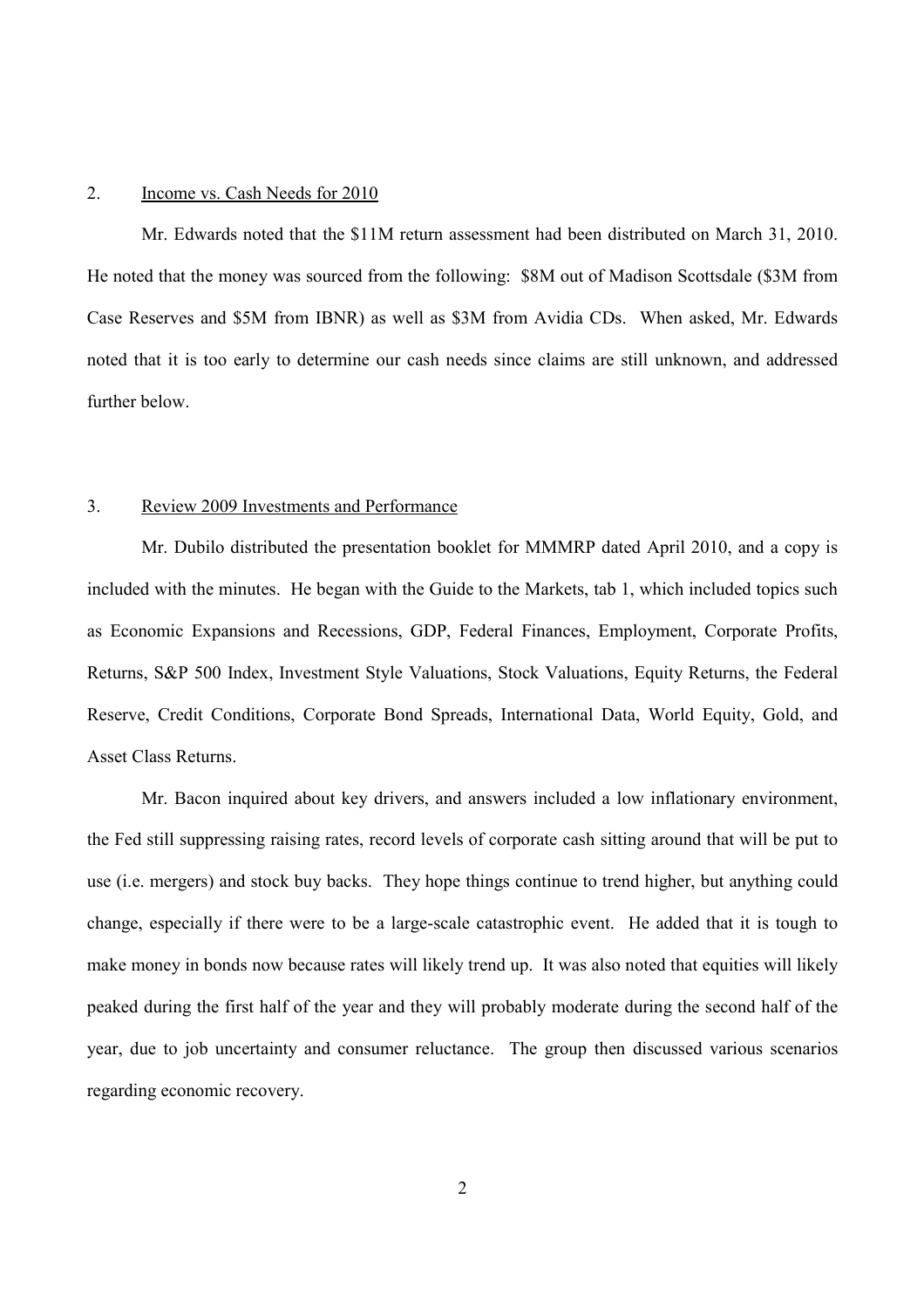#### 4. Asset Allocation & Outlook

Mr. Dubilo then discussed Managed Account Performance Measurement, tab 3. He reviewed the accounts since inception and trailing 12 months. Mr. Bacon requested that they run the numbers for the 2009 calendar year, and Mr. Dubilo agreed to do so.

Mr. Notargiacomo then reviewed Asset Allocation, tab 2, stating that these figures reflect the \$8M transfer to cover the return assessment. It was noted that the portfolio is currently 72% in bonds and 28% in equities, and we need to restore the 80/20 balance. He added that to do so, it will be necessary to trim \$2.1M from equities. On the second page, the \$7.8M will need to be trimmed to by \$7.8M to \$5.7M. Mr. Notargiacomo noted that the reductions would be proportionately taken from the current mix of equity funds. He added that growth outperformed value last year. He then stated that simultaneously, we will need to rebalance the equity structure, recommending an equal weighting across small, mid and large cap growth and value domestic funds.

3:50 Mr. Sabbagh joined the meeting.

An example was cited from small-caps: small value is \$270K and small growth is \$534K. When they are equally weighted each will be roughly \$400K. The mid and large caps would be treated in the same manner. It was further noted that large caps are 33% of the equity portfolio and need to be trimmed to 30%, and would be moved to emerging markets as a tactical change. Dubilo and Hill noted that the first step would be to proportionately rebalance equity and fixed income and then secondly they would rebalance within equities.

A further discussion on cash needs for a possible 2011 return assessment, and it was noted this number would be determined by the actuarial reports. Mr. Edwards estimated that it may be a \$6M return in 2010, to be distributed on March 31, 2011. A discussion then ensued on the prudence of funding a potential March, 2011 return in part of in whole from hoped-for equity gains, given the short, i.e. one-year time frame. Mr. Tympanick noted that we should remove the cash from equities, but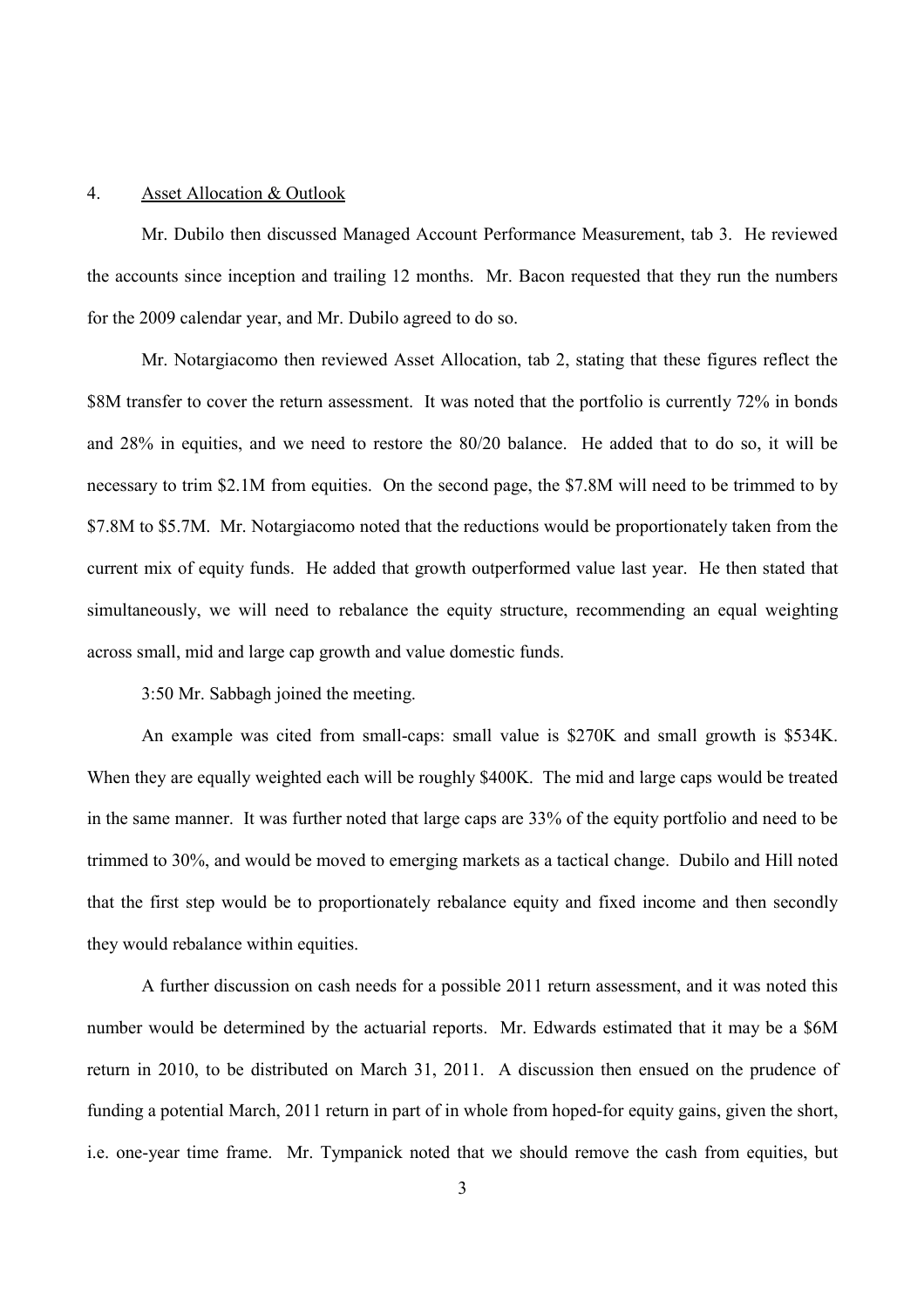questioned if the money should be moved to bonds or cash, further questioning if bonds may be hurt by rising rates. Mr. Hill suggested that we need a long horizon for equity and that we don't want to rely on stocks for cash needs. We need to fund cash needs for next year with minimal risk.

Mr. Edwards continued with his cash estimates for 2010: \$6M return assessment, \$6M in Claims and \$2M coming in (cedings and membership fees), ending with a \$10M net cash reduction. Mr. Tympanick suggested that \$3.3M could go into a bank CD. It was noted that Avidia provides a very competitive rate of 1.75. A discussion continued on various scenarios for cash needs.

A **motion** was made to move \$6M out of the portfolio and then put it into a CD at Avidia (or the best available CD rate, which Mr. Dubilo offered to research) for cash needs, while rebalancing to the 80/20 mix. The money will be moved first, then the tactical changes will be made. Mr. McGrail agreed that this is a good strategy. Mr. Edwards said it is just about guaranteed that we will have to withdraw the funds, either due to claims or to the return assessment. The group discussed the banks and their deposit insurance policies, and Mr. Hill agreed that 1.75% is a favorable rate. Mr. Kiely seconded the motion. The motion passed unanimously.

Returning to equity allocation, Mr. Notargiacomo distributed a one-page spreadsheet titled "Index Valuations and Returns as of 2/26/10", and a copy is included with these minutes. He stated that they feel large caps are over-weighted. He and Mr. Edwards reviewed tab 2 from the booklet and discussed the currency fund. Mr. Edwards noted that it is legally a partnership and therefore requires a K-1, adding that this caused several issues last year with the IRS, resulting in MMMRP needing to file an extension. A discussion ensued regarding the Plan's need to keep the currency fund. It was noted that the fund was selected as a diversifier, yet there are other components of the portfolio which provide diversification. Mr. Tympanick suggested moving it into commodities since that is reasonably correlated.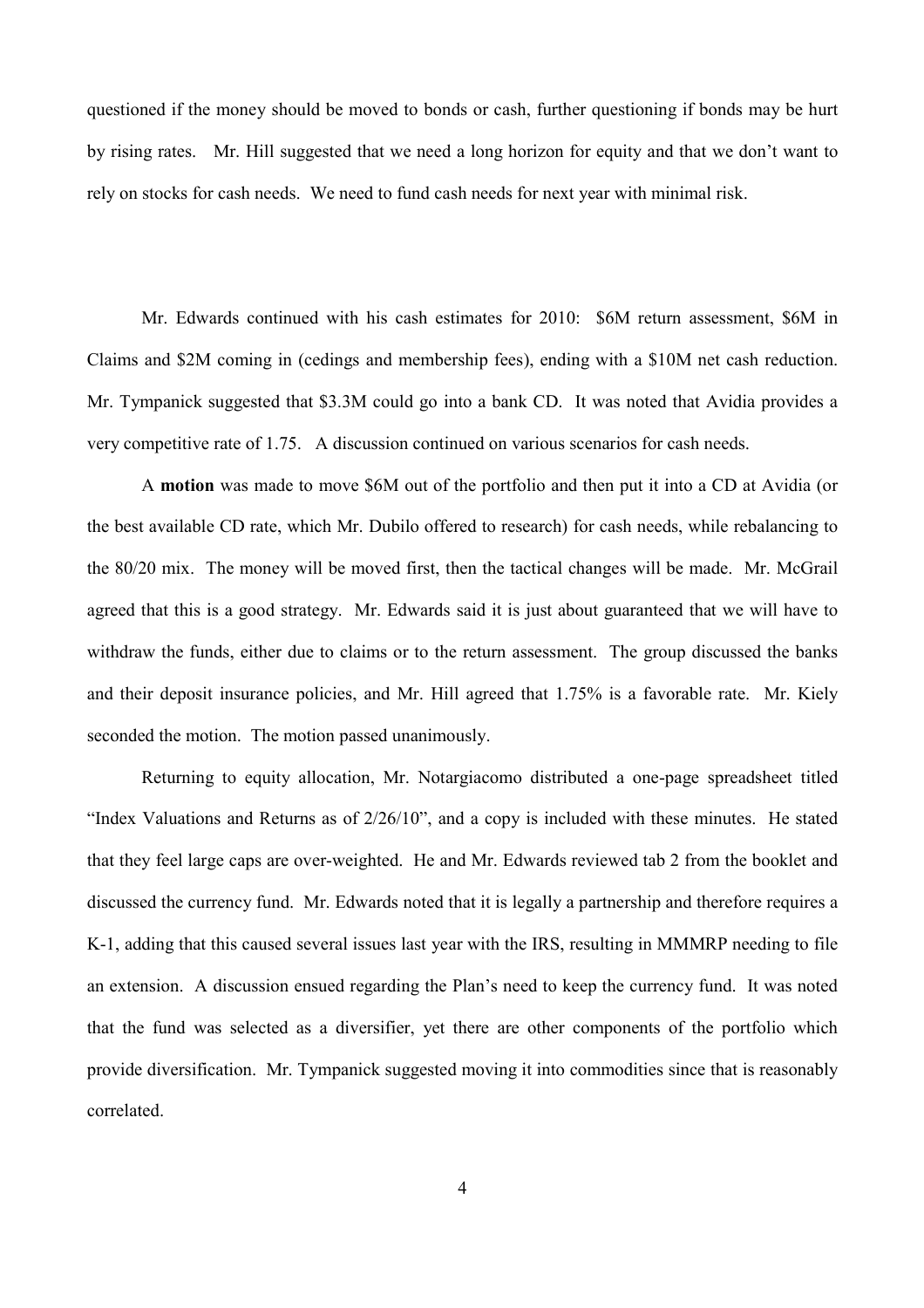A **motion** was made to move the currency funds (\$429K) evenly into the three asset classes of commodities (gold, natural resources and agriculture). Mr. Kiely seconded. All were in favor and it passed by a unanimous vote.

### 5. Discussion of Fixed Income Manager

Mr. Bacon distributed a document entitled "Proposal - MMMRP & HMIC" and a copy is included with these minutes. This reviewed existing and alternative fixed income managers and raised the question of whether the Committee should consider a replacement at this time. Dubilo and Hill presented an updated manager report on Madison Scottsdale as well as a new report on the firm AAM Investment Management in Chicago. A discussion proceeded on the comparative strengths and weaknesses of both firms. It was concluded that it would be in the best interests of the two Plans to invite both firms to present their capabilities, and to present specific service and fee proposals for MMMRP and HMIC. Following this, both Committees will decide individually whether to retain Madison, hire AAM, or consider other alternatives.

### 6. Other Business

Lastly, Mr. Tympanick requested Dubilo and Hill provide an update on commercial real estate. It was answered that the Plan is still overweighed in REITs and that REITs are now in an improved position from a balance sheet perspective and that Dubilo and Hill believes they are reasonably valued currently.

### Adjournment